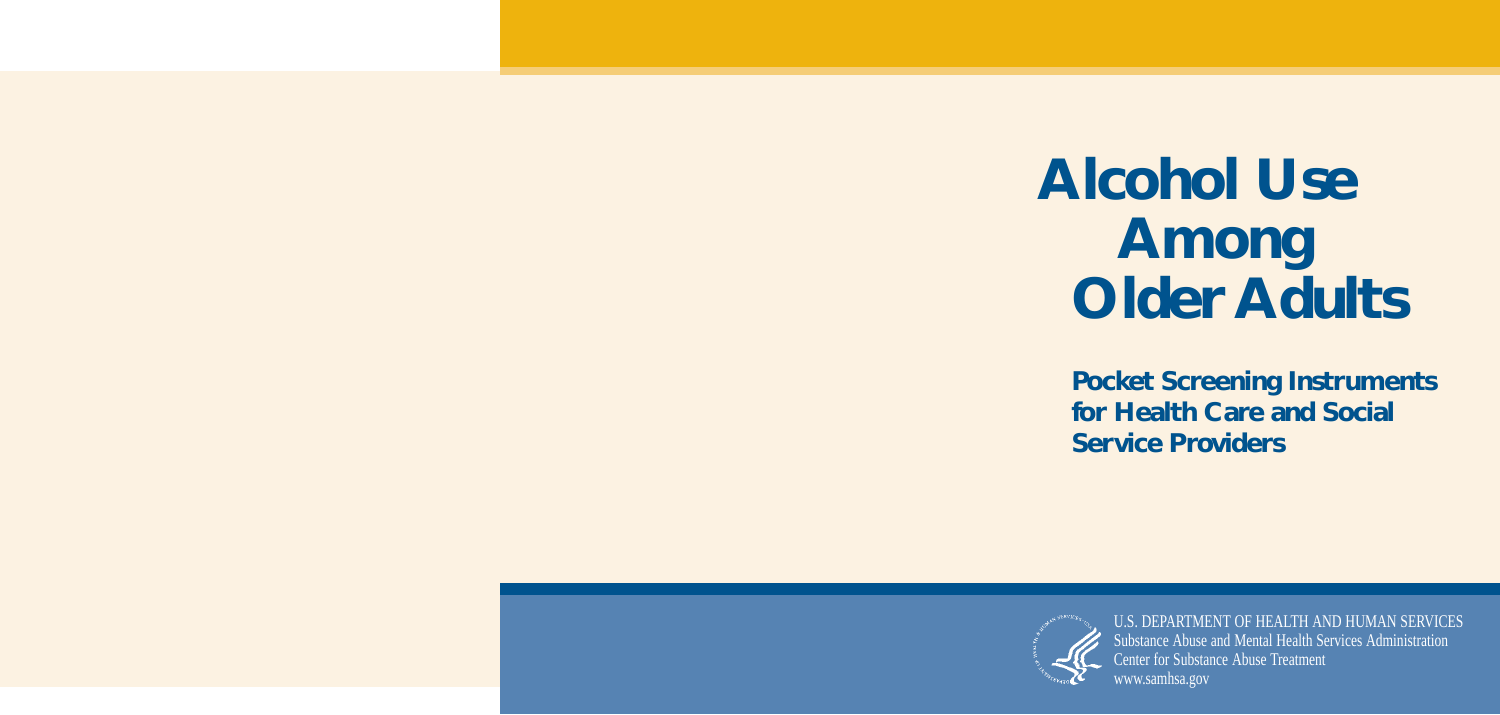# **The Facts**

Alcohol and prescription drug misuse affects as many as 17% of older Americans. It is estimated that as many as 2.5 million older adults in America have problems related to alcohol, and this age group experiences more than half of all reported adverse drug reactions leading to hospitalization. These statistics could get worse:The U.S. Bureau of the Census predicts that America's 65+ population will be the fastest growing age group over the next 25 years.

# **Screener Uses**

The Center for Substance Abuse Treatment (CSAT) has prepared this Pocket Screener to help health care and social service providers:

- Identify signs of possible alcohol problems among older adults
- Intervene to help reduce alcohol consumption
- Assist in obtaining evaluation and treatment for alcohol problems for older adults

# **Screening**

The enclosed card contains two questionnaires that you can administer to see if clients may need to be referred for a complete evaluation to determine the nature and extent of their alcohol use.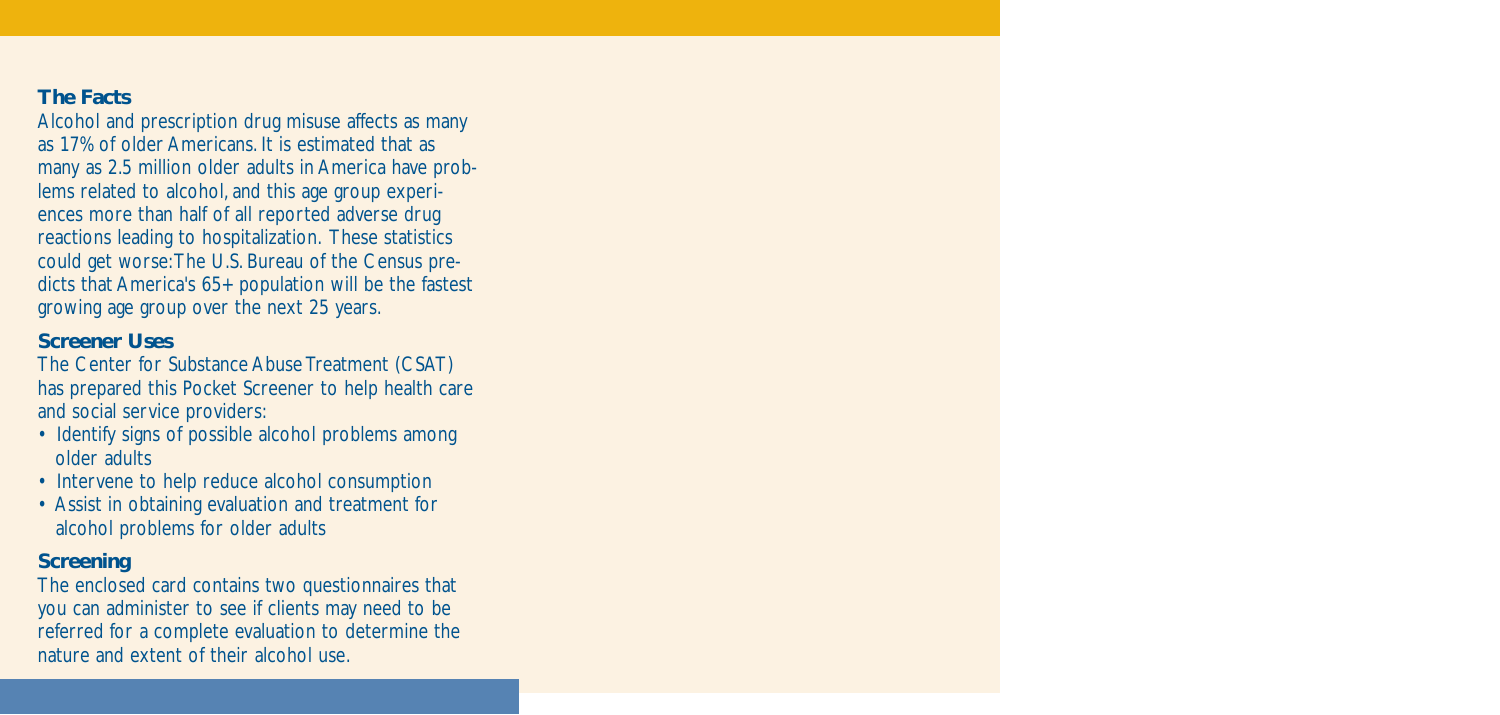# **Referral Information**

If you feel that the older person you have screened may have an alcohol problem that requires further evaluation, refer them to a local alcohol treatment program or provider. If no local provider or program is available, the back of this jacket contains a national hotline number that you can call for assistance.

# **Brief Intervention**

You can help motivate relevant clients to accept and follow through on obtaining a thorough evaluation by taking a few minutes to provide a brief motivational intervention.

Discuss and write down for clients (if possible) what that individual considers to be the 'pros' and 'cons' of drinking, and telling their primary health care provider(s) about the amount and regularity of their alcohol use.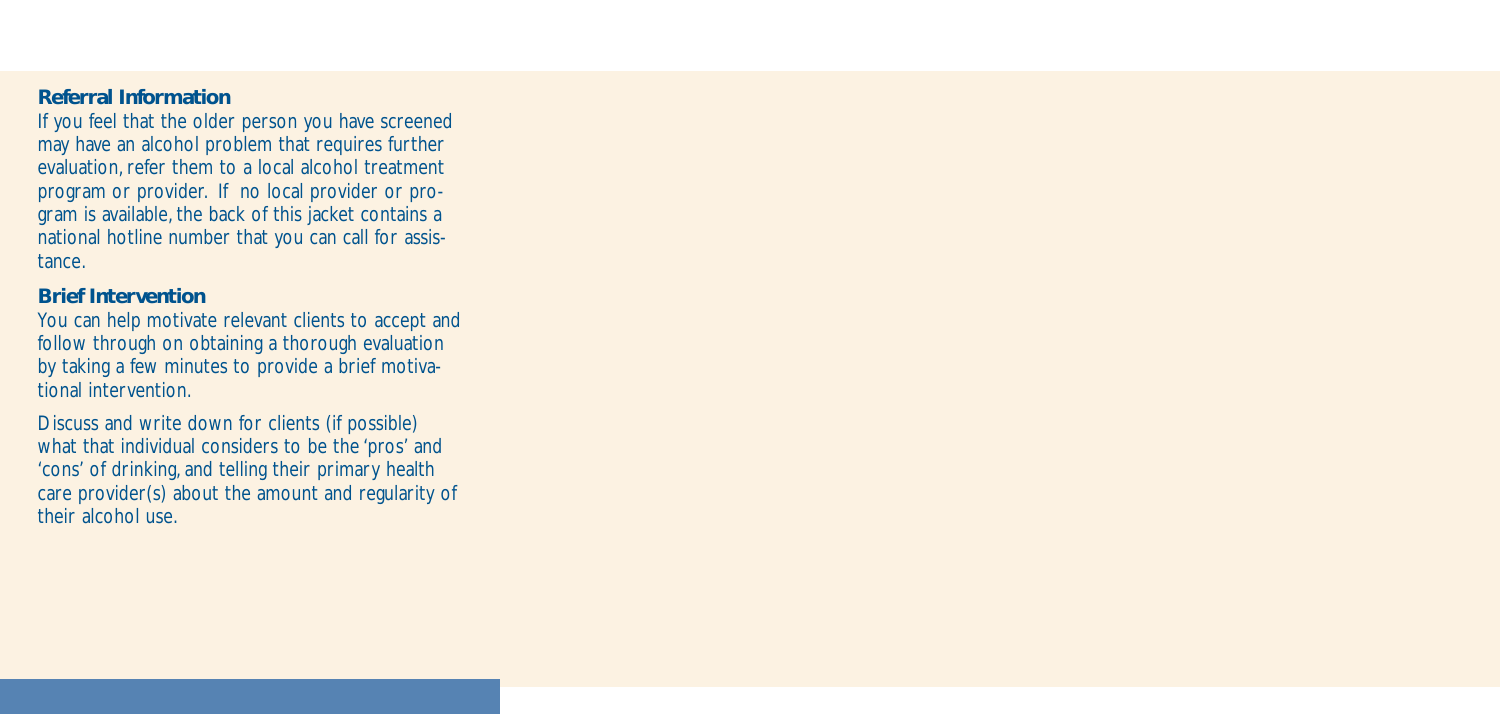# **AUDIT-C and CAGE Brief Alcohol Screening Instrument**

*For use by both medical and non-medical health and social service providers, volunteers, and aides* 

### *Introducing the Topic of Screening*

Make your client comfortable. Mention that alcohol use can affect many areas of health and may interfere with certain medications. It is important to know how much the client usually drinks and whether he or she has experienced any problems associated with drinking. Clarify that alcoholic beverages include wine, beer, and liquor such as vodka, whiskey, brandy, and others.

### *Questionnaire: Circle the number that comes closest to the client's answer.*

1. How often do you have a drink containing alcohol?

*(0) Never (1) Monthly or less (2) 2 to 4 times a month (3) 2 to 3 times a week (4) 4 or more times a week* 

*[If the response is 'Never' you can skip the next two questions and move directly to questions 4 through 7]* 



U.S. DEPARTMENT OF HEALTH AND HUMAN SER-**VICES** Substance Abuse and Mental Health Services Administration Center for Substance Abuse Treatment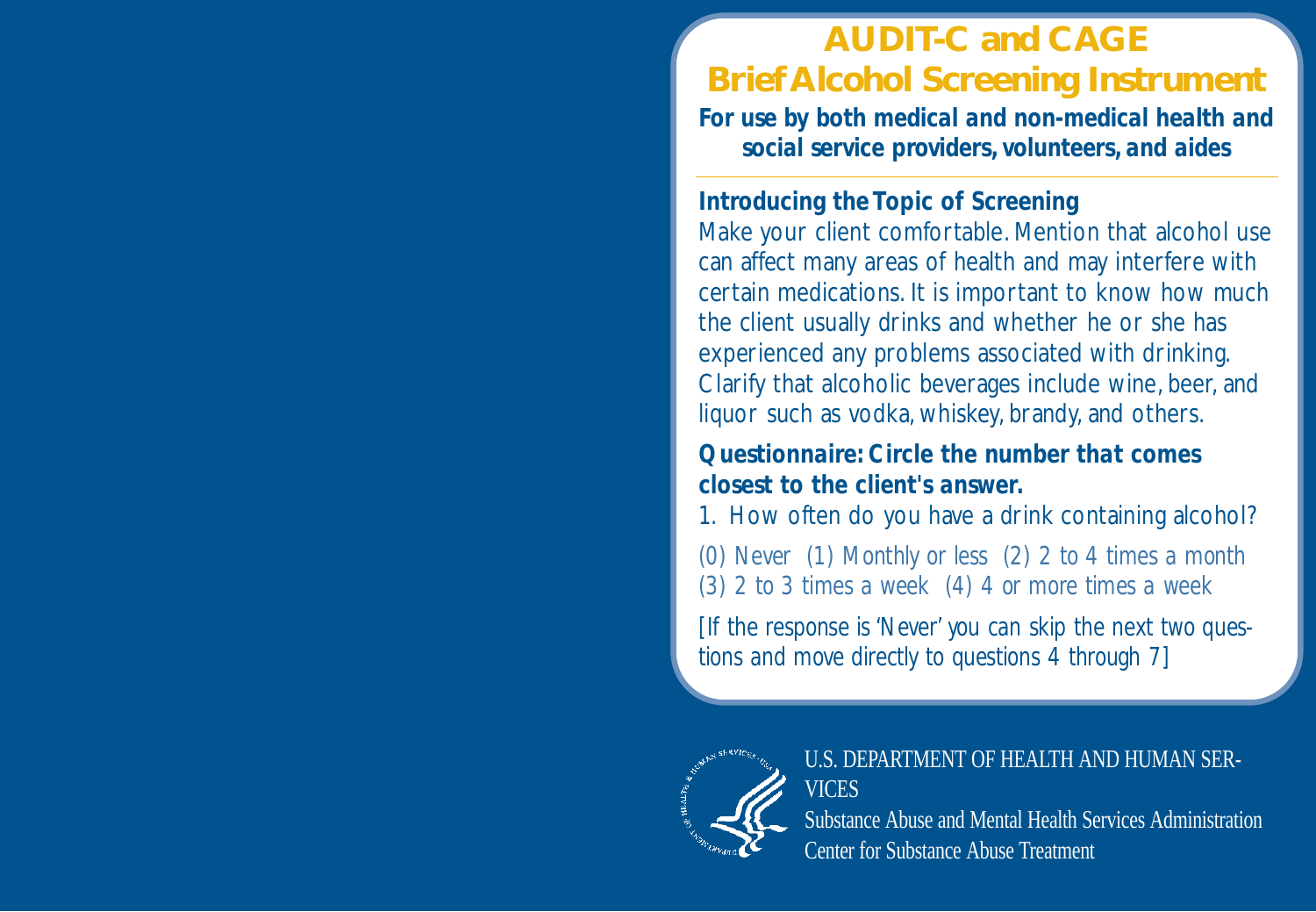#### **AUDIT-C and CAGE**

2. How many drinks containing alcohol do you have on a typical day when you are drinking?

*(0) None (1) 1 or 2 (2) 3 or 4 (3) 5 or 6 (4) 7 or more* 

3. How often do you have: **[for men]** five or more drinks on one occasion? **[for women]** four or more drinks on one occasion?

*(0) Never (1) Less than monthly (2) Monthly (3)Weekly (4) Daily or almost daily* 

4. Have you ever felt you should cut down on your drinking? *Yes No* 

- 5. Have people annoyed you by criticizing your drinking? *Yes No*
- 6. Have you ever felt bad or guilty about your drinking? *Yes No*

7. Have you ever had a drink first thing in the morning to steady your nerves or to get rid of a hangover (eye opener)? *Yes No* 

### *Scoring*

Add the numbers of the circled responses for questions 1, 2, and 3.The client should be referred for evaluation if there is:

- a score of 3 or more points on questions 1 through 3; or
- a report of drinking 6 or more drinks on one occasion; or
- a "yes" answer to one of questions 4 through 7, and any drinking is indicated in answer to questions 1 through 3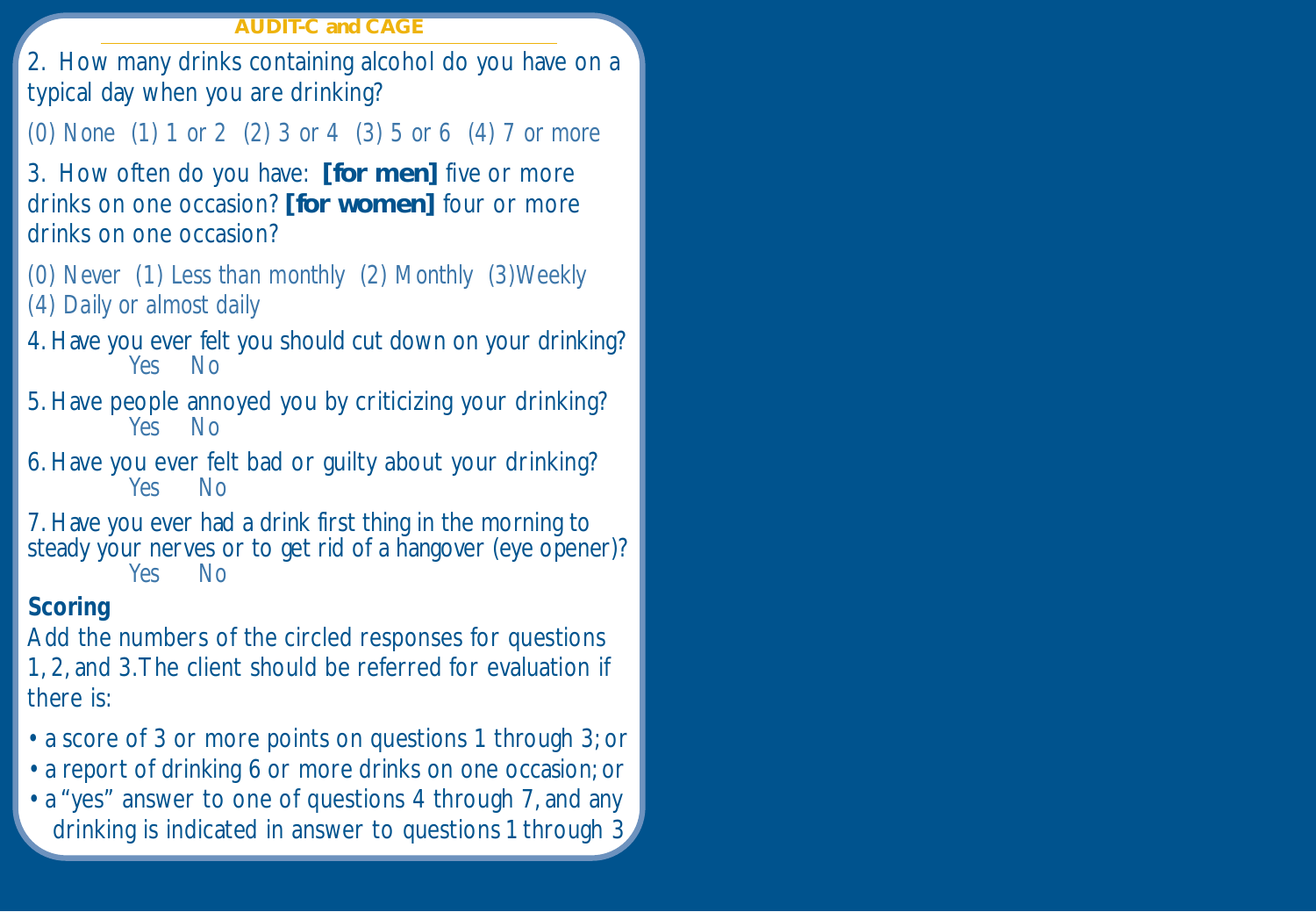# **Short Michigan Alcoholism Screening Test – Geriatric Version (S-MAST-G)**

*For use by clinicians, physicians and/or primary care providers* 

1.When talking to others, do you ever underestimate how much you actually drink? *Yes No* 

2.After a few drinks, have you sometimes not eaten or been able to skip a meal because you didn't feel hungry? *Yes No* 

3. Does having a few drinks help decrease your shakiness or tremors? *Yes No* 

4. Does alcohol sometimes make it hard for you to remember parts of the day or night? *Yes No* 

5. Do you usually take a drink to relax or calm your nerves? *Yes No* 

6. Do you drink to take your mind off your problems? *Yes No* 

7. Have you ever increased your drinking after experiencing a loss in your life? *Yes No* 

8. Has a doctor or nurse ever said they were worried or concerned about your drinking? *Yes No*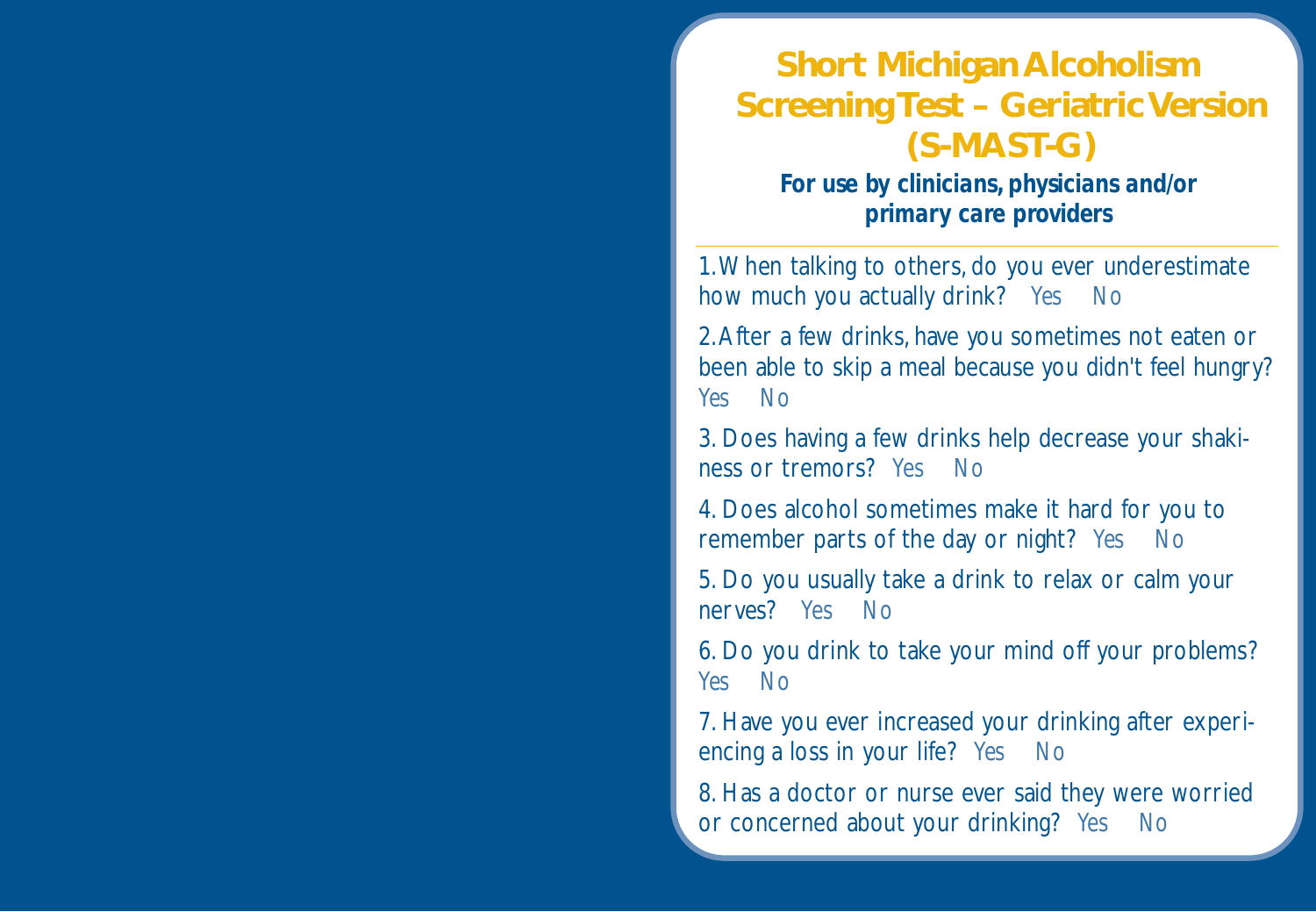### **Short Michigan Alcoholism Screening Test – Geriatric Version (S-MAST-G)**

9. Have you ever made rules to manage your drinking? *Yes No* 

10.When you feel lonely, does having a drink help? *Yes No* 

Total S-MAST-G Score (0-10)

For clients who answer 'yes' to two or more of the S-MAST-G questions, a referral for a complete assessment of their alcohol use should be made.

Copyright The Regents of the University of Michigan, 1991.

### *Referral: Brief Intervention*

In cases of referral, you can employ the brief intervention related to client motivation described on the jacket of this pocket screener to strengthen the likelihood of follow-through with your referral.